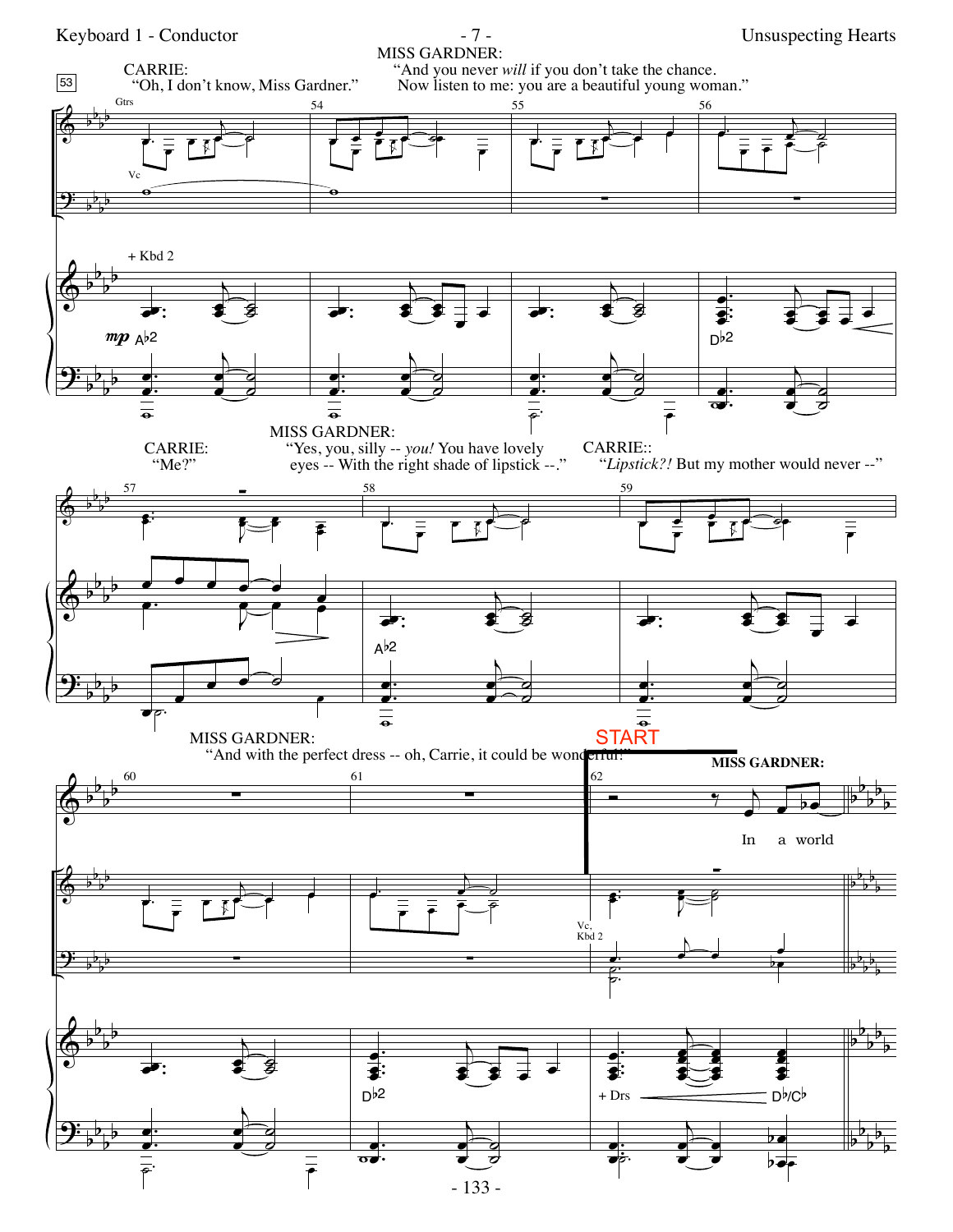Keyboard 1 - Conductor - 8 - The Unsuspecting Hearts

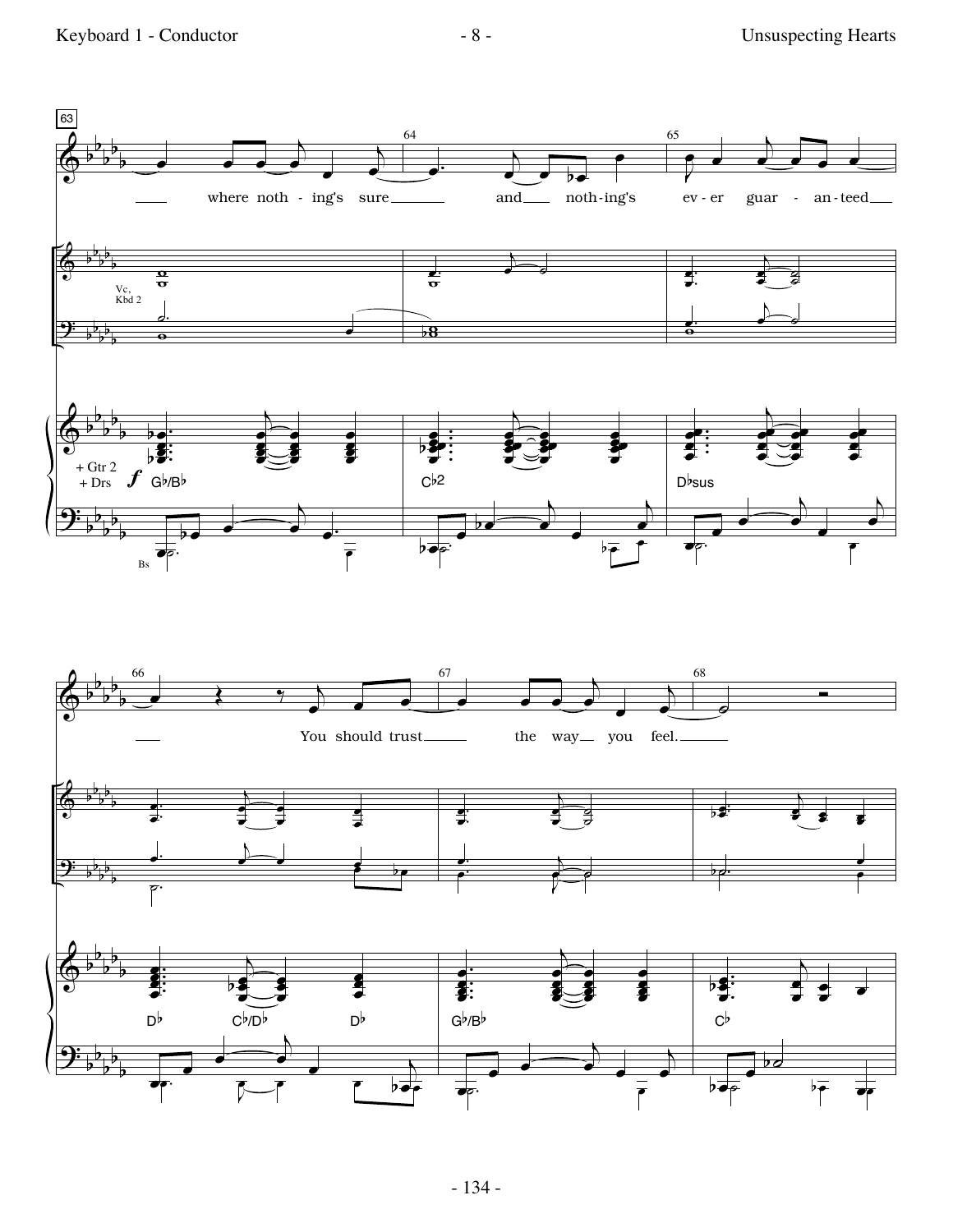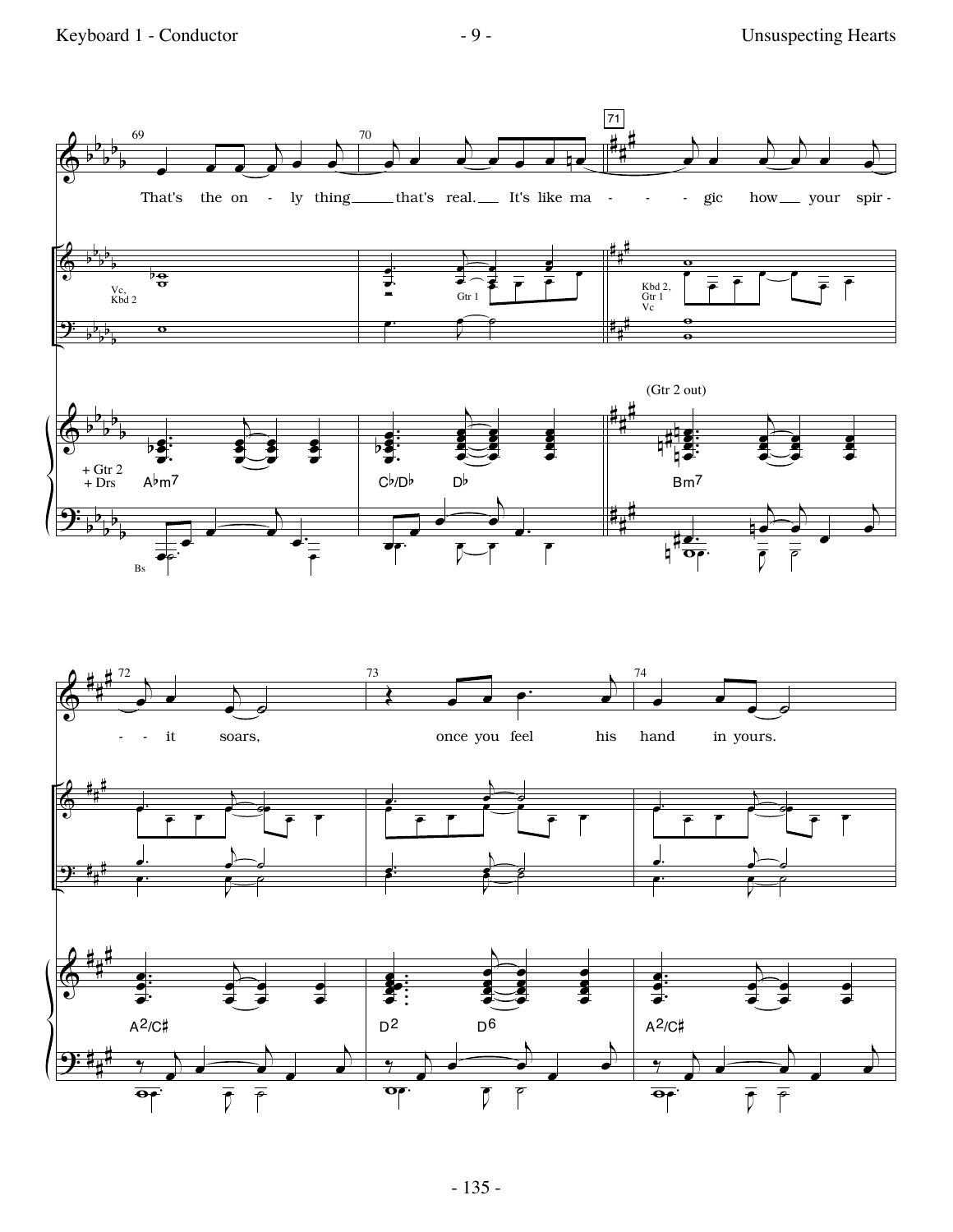